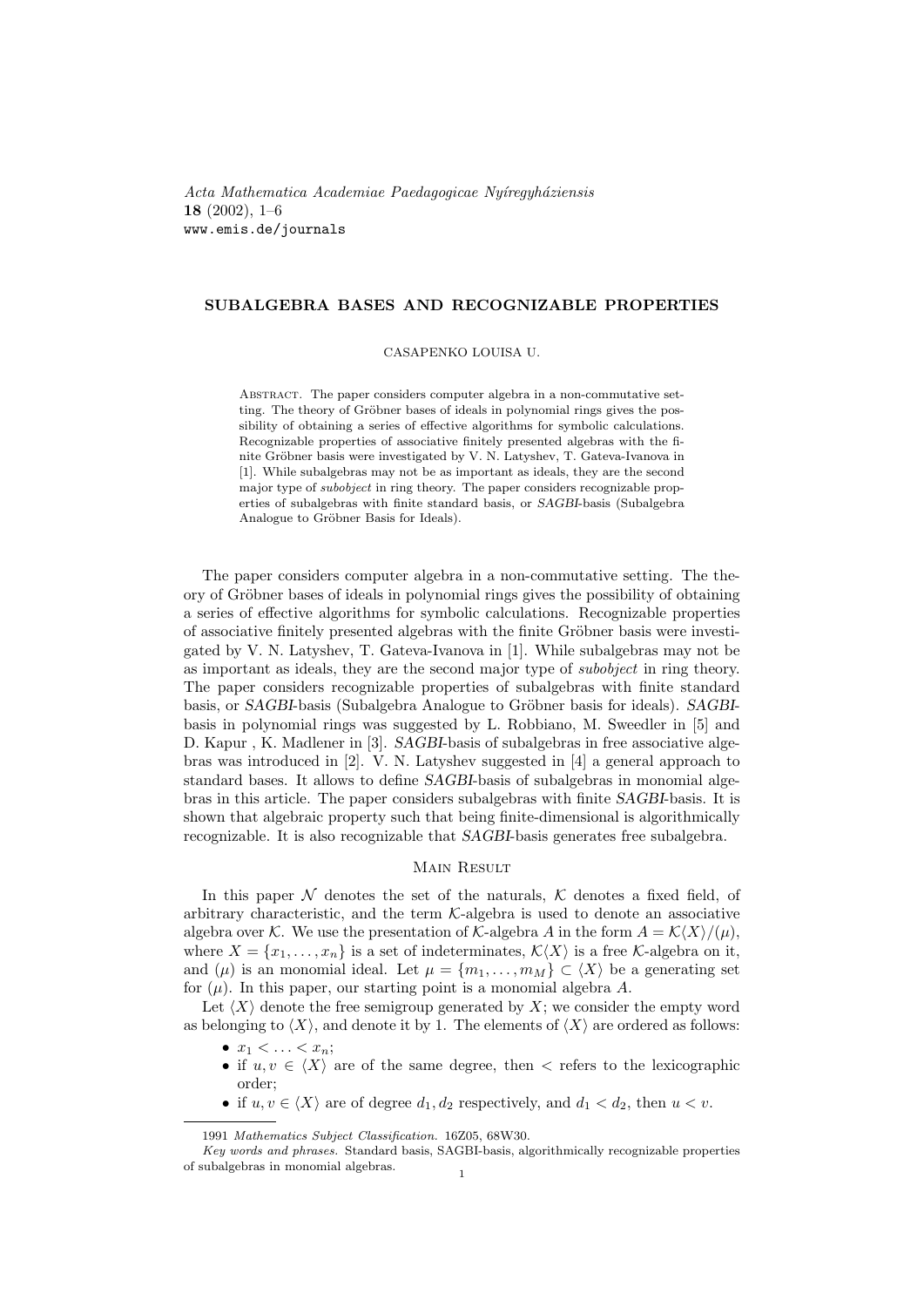Let  $E_A$  denote the K-linear basis of the algebra  $A$ 

Umirbaev showed unsolvability that the finite subset  $G = \{g_1, \ldots, g_N\}$  in a free associative algebra generates a free subalgebra (see [8]). This problem is algorithmically solvable for the monomial generating set  $G$  (see [6]). We will consider this problem for generating set  $G = \{g_1, \ldots, g_N\}$  in the monomial algebra A. For this purpose we use a concept of a standard basis.

Let  $\overline{f}$  denote the highest term of  $f \in A$  which is normal respect to  $\mu$ .

The product  $g_{i_1}\ldots g_{i_r}$  of elements  $g_{i_1},\ldots,g_{i_r}\in A$  is called essential if  $\overline{g_{i_1}\ldots g_{i_r}}=$  $\overline{g_{i_1} \ldots g_{i_r}}$ . Otherwise, the product  $g_{i_1} \ldots g_{i_r}$  is called inessential.

Let  $G = \{g_1, \ldots, g_N\}$  generates a subalgebra B in the algebra A.

Let the highest coefficients of  $g_i$ 's are equal to 1.

The generating set  $G$  is called standard basis (SAGBI-basis) of subalgebra  $B$  if for any  $b \in B$  exists the essential product  $g_{i_1} \ldots g_{i_r}$  such that  $\overline{b} = \overline{g_{i_1} \ldots g_{i_r}}$ .

Say the equality

(1) 
$$
b = \sum_{(i) \in I} \lambda_{(i)} g_{i_1} \dots g_{i_r},
$$

 $b \in B$ ,  $\lambda_{(i)} \in \mathcal{K}$ ,  $g_{i_1}, \ldots, g_{i_r} \in G$ , is the representation of  $b \in B$  if all products  $g_{i_1} \ldots g_{i_r}$  are essential. The greatest basic vector w among the  $\overline{g_{i_1}} \ldots \overline{g_{i_r}}$ 's is termed a parameter of this representation. If  $\overline{b} = w$ , then the equality above is called Hrepresentation of  $b \in B$ .

Let the essential products  $g_{i_1} \ldots g_{i_r}$ ,  $g_{j_1} \ldots g_{j_t}$  have the same highest term  $w =$  $\overline{g_{i_1} \ldots g_{i_r}} = \overline{g_{j_1} \ldots g_{j_t}}$ . Then  $s = g_{i_1} \ldots g_{i_r} - g_{j_1} \ldots g_{j_t}$  is called s-element with the initial parameter  $\boldsymbol{w}$ 

For any essential product  $p(G) = g_{i_1} \dots g_{i_r}$ ,  $u = \overline{g_{i_1} \dots g_{i_r}} \in E_A$  define a reduction  $r_{p(G)}: A \to A$ , which is a linear transformation on A sending u to the element  $r_{p(G)}(u) = u - g_{i_1} \dots g_{i_r}$  and fixing all basic elements from  $E_A$  other than u.

Denote  $\mathcal{R}_G$  the set of all reductions together with the identity mapping e. Then  $(A, \leq, \mathcal{R}_G)$  is a linear scheme of simplification.

We may consider the subalgebra  $B$  of the algebra  $A$  as a subact of a linear act A over a free monoid  $\omega = \langle \Sigma \rangle$ , where  $\Sigma = {\sigma_0 = e, \sigma_1 \dots, \sigma_N}$ ,  $\sigma_i : a \mapsto g_i a$ ,  $i = 1, 2, \ldots, N, a \in A$ . Standard basis of a subact in a linear act is defined by Latyshev in [4]. As a consequence of this work results we obtain the following theorem.

**Theorem 1.** In the above notation let  $B \subset A$  be a subalgebra of the algebra  $A = \mathcal{K}\langle X \rangle / I$  and  $G = \{g_1, g_2, \ldots, g_N\}$  be essential generators of B. Then the following are equivalent.

 $(i): G$  is a standard basis.

(ii): Any element  $b$  of  $B$  is reducible to zero.

(iii): Any element  $b$  of  $B$  has an  $H$ -representation.

- (iv): Any s-element has a representation (via  $G$ ) with a parameter less than its initial parameter.
- (v):  $(A, \leq, R_G)$  is a linear scheme of simplification with the canonization property.

Let  $F(y_1, \ldots, y_N)$  be a polynomial in variables  $y_1, y_2, \ldots, y_N$  such that

 $F(y_1, \ldots, y_N) \not\equiv 0$ 

in  $y_i$ 's and  $F(g_1, \ldots, g_N) \equiv 0$  in  $x_i$ 's. Then we say that  $F(g_1, \ldots, g_N) = 0$  is a polynomial relation between  $g_1, \ldots, g_N$ .

Let  $G = \{g_1, \ldots, g_N\}$  be a SAGBI-basis of the subalgebra B.

Then any inessential product  $p = g_{i_1} \dots g_{i_r}$  has an H-representation, as an element of the subalgebra B. Let  $\varphi$  be this H-representation. A polynomial relation  $p - \varphi = 0$  between  $g_1, \ldots, g_N$  is called a *p*-relation.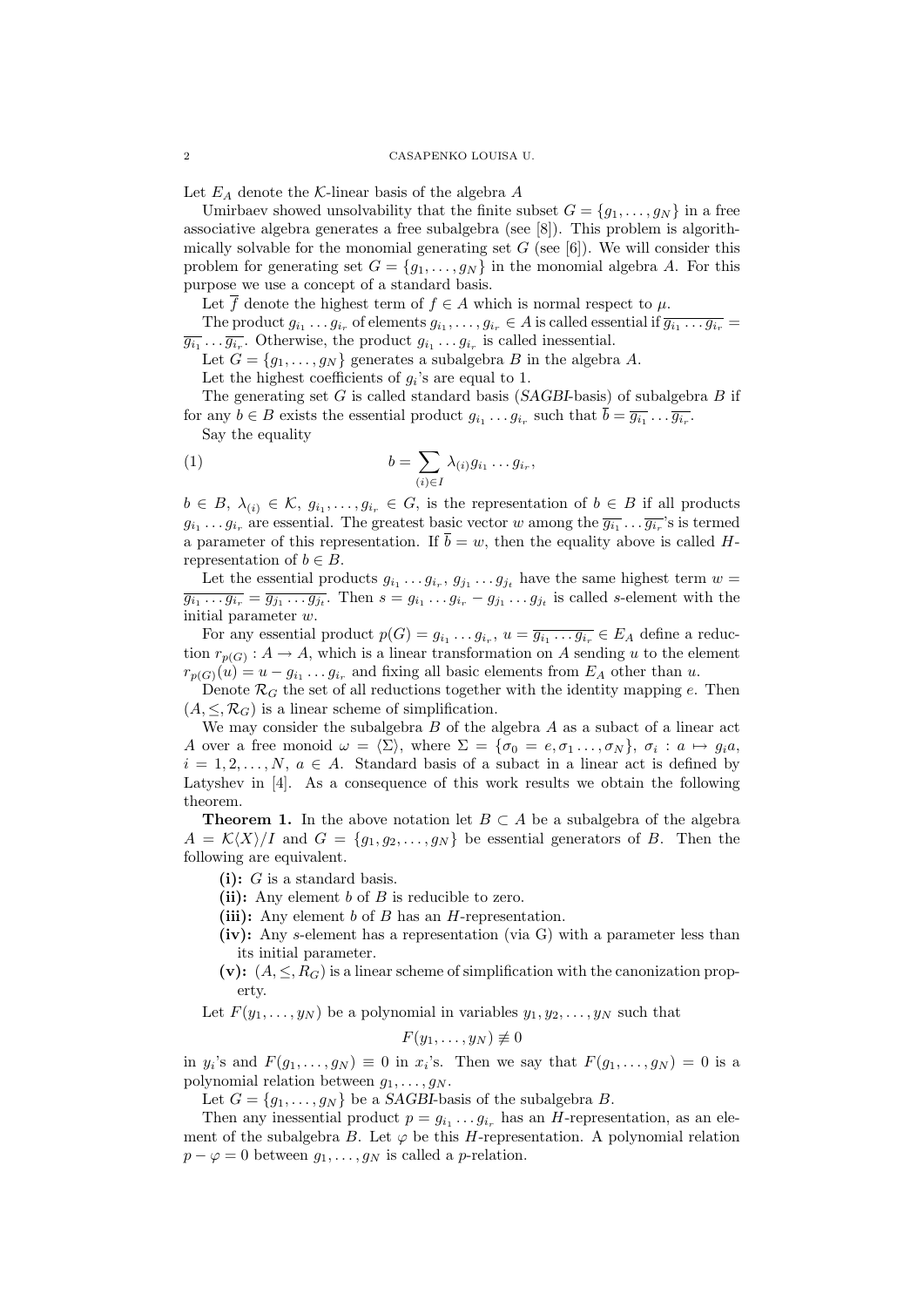Any s-element  $s = g_{i_1} \dots g_{i_r} - g_{j_1} \dots g_{j_t}$  has an H-representation also. Let  $\delta$  be this H-representation. A polynomial relation  $s-\delta=0$  between  $g_1, \ldots, g_N$  is called an s-relation.

**Theorem 2.** Any polynomial relation between generators  $q_1, \ldots, q_N$  is a linear combination of p-,s-relations.

**Theorem 3.** Let  $G = \{g_1, g_2, \ldots, g_N\}$  be a SAGBI-basis of the subalgebra B of the monomial algebra  $A = \mathcal{K}\langle X\rangle/(\mu)$ . Then it is a recognizable property that G generates a free subalgebra B.

**Theorem 4.** Let  $G = \{g_1, g_2, \ldots, g_N\}$  be a SAGBI-basis of the subalgebra B of the monomial algebra  $A = \mathcal{K}\langle X\rangle/(\mu)$ . Then it is a recognizable property that A is finite dimensional.

# PROOFS

*Proof of Theorem 2.* Let  $F(g_1, \ldots, g_N) = 0$  be a polynomial relation between generators  $g_1, \ldots, g_N$ .

$$
F(g_1, \dots, g_N) = \sum_{(i) \in I} \alpha_{(i)} g_{i_1} \dots g_{i_r} = \sum_{k=1}^L F_k = 0.
$$

$$
F_k = \sum_{(i) \in I_k} \alpha_{(i)} g_{i_1} \dots g_{i_r}.
$$

$$
\overline{g_{i_1} \dots g_{i_r}} = w_k \quad \forall (i) \in I_k.
$$

$$
w_1 > w_2 > \dots > w_L.
$$

We may regard the monomial  $w_1$  as a parameter of this relation. (2)

$$
F(g_1, \ldots, g_N) = \alpha_{(i_1)} g_{i_{11}} \ldots g_{i_{1,r(1)}} + \ldots + \alpha_{(i_q)} g_{i_{q,1}} \ldots g_{i_{q,r(q)}} + \sum_{(i) \in I \setminus I_1} \alpha_{(i)} g_{i_1} \ldots g_{i_r}
$$

 $(i_1), (i_2), \ldots, (i_q) \in I_1, |I_1| = q.$ We have  $q \geq 2$ ,  $\sum$  $(i) \in I_1$  $\alpha_{(i)} = 0.$ 

Let  $F(g_1, \ldots, g_N)$  be not in  $Span\{p-\varphi, s-\delta\}$  and it has the minimal parameter  $w_1$  and minimal value  $Q = |I_1| = q$  among such polynomial relations.

One can select the following cases.

(1) All products

$$
p_1(G) = g_{i_{11}} \dots g_{i_{1,r(1)}}, p_2(G) = g_{i_{21}} \dots g_{i_{2,r(2)}}, \dots, p_q(G) = g_{i_{q1}} \dots g_{i_{q,r(q)}}
$$

are inessential.

(2) There exists exactly one essential product among the products

$$
p_1(G), p_2(G), \ldots, p_q(G).
$$

(3) There are at least two essential products among the products

 $p_1(G), \ldots, p_q(G).$ 

We consider each case in detail.

(1) Subtract the following relation

$$
\alpha_{(i_1)}(p_1(G) - \varphi) = 0
$$

from the relation (2).  $p_1(G) - \varphi = 0$  is a p-relation. Let  $\varphi$  be in the form

(3) 
$$
\varphi = \beta_{(j_1)} g_{j_{11}} \dots g_{j_{1,t(1)}} + \sum_{(j) \in J} \beta_{(j)} g_{j_1} \dots g_{j_t}.
$$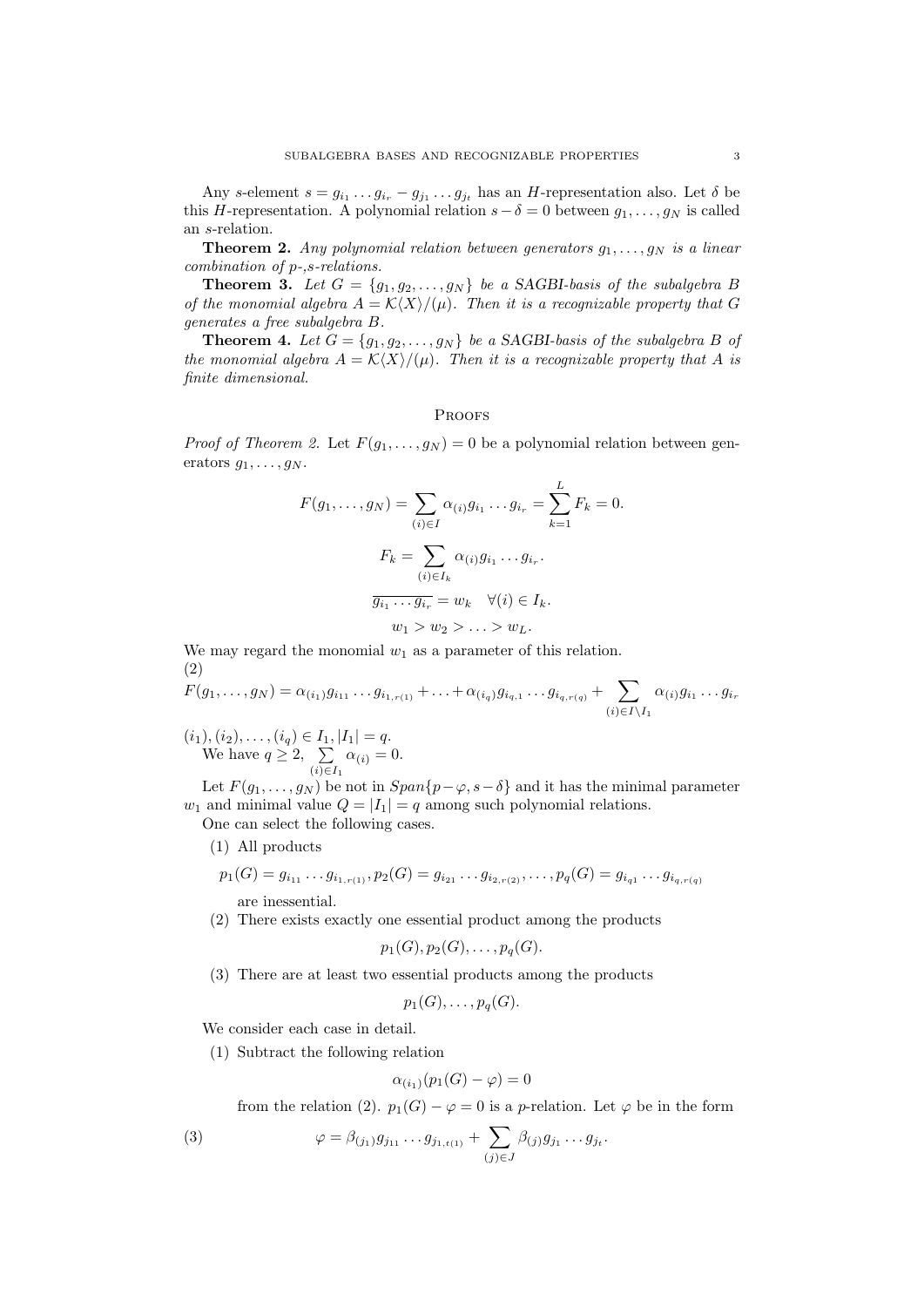#### 4 CASAPENKO LOUISA U.

$$
\overline{g_{j_{11}}\dots g_{j_{1,t(1)}}} = \overline{g_{j_{11}}\dots g_{j_{1,t(1)}}} > \overline{g_{j_1}\dots g_{j_t}} = \overline{g_{j_1}}\dots \overline{g_{j_t}} \quad \forall (j) \in J.
$$
  
Then

$$
\alpha_{(i_1)}\beta_{j_1}g_{j_{11}}\dots g_{j_{1,t(1)}} + \alpha_{(i_2)}g_{i_{21}}\dots g_{i_{2,r(2)}} + \dots + \alpha_{(i_q)}g_{i_{q,1}}\dots g_{i_{q,r(q)}} +
$$

+ 
$$
\sum_{(i) \in I \setminus I_1} \alpha_{(i)} g_{i_1} \dots g_{i_r} + \sum_{(j) \in J} \alpha_{(i_2)} \beta_{(j)} g_{j_1} \dots g_{j_t} = 0.
$$

This polynomial relation is not in  $Span\{s-\delta, p-\varphi\}$ . Its parameter is equal to  $w_1$ . Its value Q is equal to q. But it has exactly one essential product  $g_{j_{11}} \ldots g_{j_{1,t(1)}}$  with the highest term  $w_1$  (see the case 2).

(2) As  $q \geq 2$ , there exists an inessential product among them. Let  $p_1(G)$  be the essential product, then  $p_2(G)$  is not essential. Subtract the following relation

$$
\alpha_{(i_2)}(p_2(G) - \varphi) = 0
$$

from the relation (2).  $p_2(G) - \varphi = 0$  is a p-relation. Let  $\varphi$  be in the form (3). Then

$$
(\alpha_{(i_1)} + \alpha_{(i_2)}\beta_{(j-1)})g_{i_{11}}\dots g_{i_{1,r(1)}} + \alpha_{(i_3)}g_{i_{31}}\dots g_{i_{3,r(3)}} + \dots + + \alpha_{i_{(q)}}g_{i_{q_1}}\dots g_{i_{q,r(q)}} + \sum_{(i) \in I \setminus I_1} \alpha_{(i)}g_{i_1}\dots g_{i_r} + \sum_{(j) \in J} \alpha_{(i_2)}\beta_{(j)}g_{j_1}\dots g_{j_t} = 0,
$$

if  $g_{i_1}, \ldots, g_{i_{1,r(1)}}$  is equal to  $g_{j_1}, \ldots, g_{j_{1,t(1)}}$  lexicographically in  $g_i$ 's. This polynomial relation is not in  $Span\{p - \varphi, s - \delta\}$ . It has the parameter  $w_1$ . Its value Q is less than q.

$$
Q = \begin{cases} q - 1, & if \alpha_{(i_1)} + \alpha_{(i_2)} \beta_{(j_1)} \neq 0; \\ q - 2, & otherwise. \end{cases}
$$

It contradicts to our assumption.

$$
\alpha_{(i_1)} g_{i_{11}} \dots g_{1,r(1)} + \alpha_{(i_2)} \beta_{j_1} g_{j_{11}} \dots g_{j_{1,t(1)}} + \alpha_{(i_3)} g_{i_{31}} \dots g_{i_{3,r(3)}} + \dots +
$$
  
+
$$
\alpha_{(i_q)} g_{i_{q,1}} \dots g_{i_{q,r(q)}} + \sum_{(i) \in I \setminus I_1} \alpha_{(i)} g_{i_1} \dots g_{i_r} + \sum_{(j) \in J} \alpha_{(i_2)} \beta_{(j)} g_{j_1} \dots g_{j_t} = 0,
$$
  
if  $g_i$ ,  $g_i$ ,  $g_j$ , and  $g_i$  is also a linearly independent, and

if  $g_{i_{11}} \tildot g_{i_{1r(1)}} \neq g_{j_{11}} \tildot g_{j_{1,t(1)}}$  lexicographically in  $g_i$ 's. This polynomial relation is not in  $Span\{p - \varphi, s - \delta\}$ . Its parameter is equal to  $w_1$ . Its value Q is equal to q. But it has exactly two essential products with the highest term  $w_1$  (see the case 3).

(3) Let  $p_1(G), p_2(G)$  be the essential products. Subtract the following relation

$$
\alpha_{(i_1)}(p_1(G) - p_2(G) - \delta) = 0
$$

from the relation (2).  $s = p_1(G) - p_2(G)$  is an s-element. Then

$$
(\alpha_{(i_1)} + \alpha_{(i_2)})p_2(G) + \alpha_{(i_3)}p_3(G) + \dots + \alpha_{(i_q)}p_q(G) +
$$
  
+ 
$$
\sum_{(i) \in I \setminus I_1} \alpha_{(i)}g_{i_1} \dots g_{i_r} + \alpha_{i_1}\delta = 0,
$$
  

$$
\overline{\delta} < w_1 = p_1(\overline{G}) = p_2(\overline{G}).
$$

This polynomial relation is not in  $Span\{p-\varphi, s-\delta\}$ . Its parameter is equal to  $w_1$ . The number Q of the products with the highest term  $w_1$  is less than q.

$$
Q = \begin{cases} q - 1, & if \alpha_{(i_1)} + \alpha_{(i_2)} \neq 0; \\ q - 2, & otherwise. \end{cases}
$$

It contradicts to our assumption.

Thus, we complete the proof of the theorem.  $\Box$ 

•

•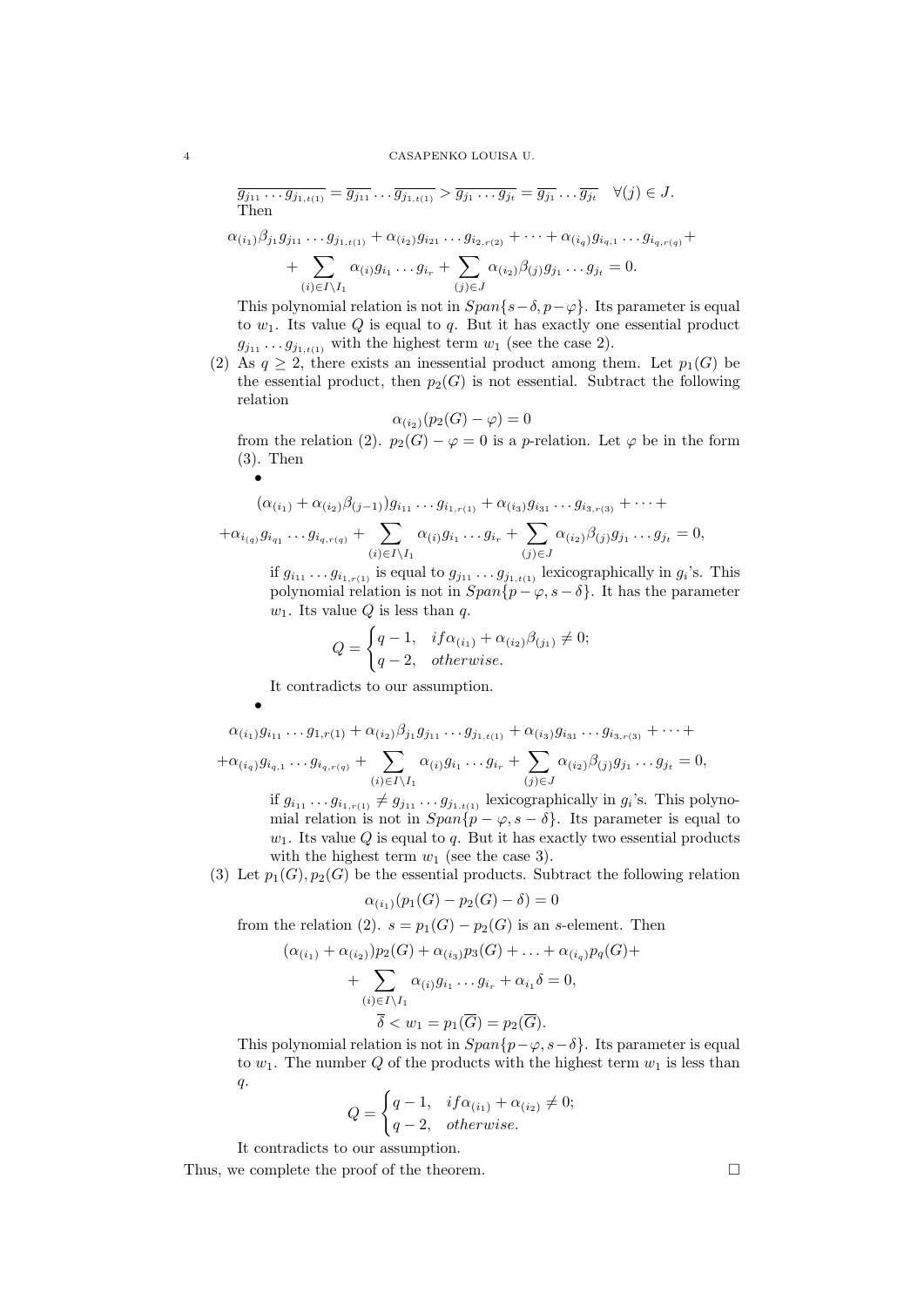*Proof of theorem 3.* The algebraic dependence of the set  $G = \{g_1, g_2, \ldots, g_N\}$  means the existence of a polynomial relation between the generators  $g_1, \ldots, g_N$ . It is equivalent to the existence of an inessential product or an s-element respect to G. It is a recognizable property that there exists an inessential product for the given finite set G.

Let  $d_{\mu}$  denote the maximal degree of monomials  $m_1, \ldots, m_M$  in  $x_i$ 's. We have to check whether a product  $\overline{g_{i_1} \ldots \overline{g_{i_r}}}$  is in the ideal  $(\mu)$  for all  $g_{i_1}, \ldots, g_{i_r} \in G, r \leq d_{\mu}$ . If such product exists, then  $g_{i_1} \ldots g_{i_r}$  is not essential. It means the existence of a p-relation. Then the set G is algebraically dependent. Otherwise,  $\overline{g_{i_1}} \dots \overline{g_{i_r}} \notin (\mu)$  $\forall r \leq d_{\mu} \quad \forall g_{i_1}, \ldots, g_{i_r} \in G.$  Then products  $g_{i_1} \ldots g_{i_t} \forall t \in \mathcal{N}$  are essential. There are not any p-relations. Then the existence of an s-element

$$
s = p_1(G) - p_2(G) = g_{i_1} \dots g_{i_r} - g_{j_1} \dots g_{j_t},
$$
  

$$
p_1(\overline{G}) = \overline{g_{i_1}} \dots \overline{g_{i_r}} = \overline{g_{j_1}} \dots \overline{g_{j_t}} = p_2(\overline{G}),
$$

means the algebraic dependence of the monomial set  $\overline{G} = {\overline{q_1}, \overline{q_2}, \ldots, \overline{q_N}}$  in a free associative algebra  $\mathcal{K}\langle X\rangle$ . This property is recognizable for the finite set  $\overline{G}$ . It was investigated in the code theory (see [7]; [6]).  $\square$ 

*Proof of theorem 4.* Denote  $\mathcal{B} = \{p(G)\}\$ the set of all essential products such that  $p_1(\overline{G})\neq p_2(\overline{G})$  in  $x_i$ 's,  $p_1(G)\neq p_2(G)$  in  $g_i$ 's. B is a K-linear basis of the subalgebra B.

The set  $\beta$  is linear independent. Let

$$
\sum_{i=1}^{k} \lambda_i p_i(G) = 0,
$$
  
\n
$$
p_i(G) \in \mathcal{B} \quad \forall i = 1, 2, ..., k,
$$
  
\n
$$
p_1(\overline{G}) < p_2(\overline{G}) < ... p_k(\overline{G}) \quad \text{in} \quad x_i's.
$$

Then

$$
\overline{\sum_{i=1}^{k} \lambda_i p_i(G)} = p_k(\overline{G}) \not\equiv 0 \quad (mod(\mu)).
$$

That's why

$$
\lambda_k = 0 \qquad \sum_{i=1}^{k-1} \lambda_i p_i(G) = 0.
$$

Then  $\lambda_{k-1} = \ldots = \lambda_1 = 0$ .

Any element  $b \in B$  is a linear combination of elements of  $\mathcal{B}$ . Let b be in the form

(4) 
$$
b = \sum_{i=1}^{k} \lambda_i p_i(G)
$$

 $\lambda_i \in \mathcal{K}, p_i(G)$  is an essential product for all  $i = 1, 2, \ldots, k$ ,  $p_1(\overline{G}) \leq p_2(\overline{G}) \leq \ldots \leq p_k(\overline{G})$  in  $x_i$ 's.

Let  $k_0$  denote the maximal number such that  $p_{k_0}(G) \notin \mathcal{B}$ . There exists an essential product  $p(G) \in \mathcal{B}$  such that  $p_{k_0}(\overline{G}) = p(\overline{G})$  in  $x_i$ 's. An s-element  $s =$  $p_{k_0}(G) - p(G)$  has an H-representation

$$
s = \sum_{(i)} \gamma_{(i)} g_{i_1} \dots g_{i_r}.
$$